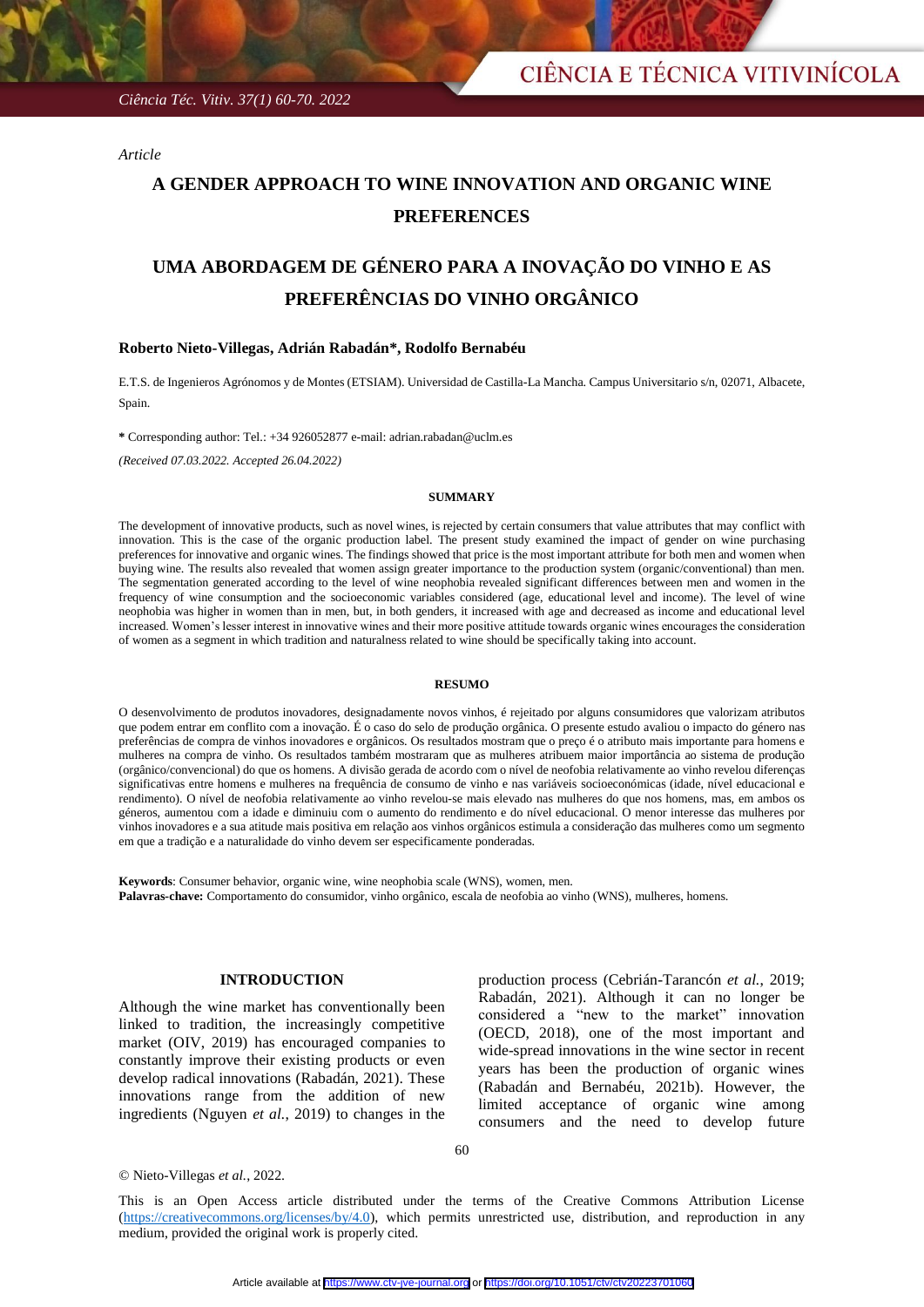innovations encourages the evaluation of innovation in traditional agri-food products considering consumers' perceptions (Galanakis, 2019).

Wine is considered a traditional product; the quality of which greatly depends on the place and the production process (Pretorius, 2020). In addition, the real quality of wine can only be perceived once consumed (Ristic *et al.*, 2016), and thus multiple emotional, social and cultural attributes typically come into play in the purchasing decision process (Lockshin and Corsi, 2012; Bernabéu *et al.*, 2013; Niimi *et al.*, 2019). Previous research showed that consumers' preferences for wine purchasing are formed according to certain extrinsic attributes of the product, of which the most noteworthy are place of origin (De-Magistris *et al.*, 2015), type of wine (Rossetto and Galletto, 2019), price (Mann *et al.*, 2012; Remaud and Forbes, 2012), production system (Mauracher *et al.*, 2019; Janssen *et al.*, 2020), label design (Pelet *et al.*, 2020) and prizes awarded (Ferreira *et al.*, 2019).

Regarding the organic attribute, in the case of wine, several studies have shown that some consumer segments are clearly willing to pay higher price for more naturally produced wines (Galati *et al.*, 2019; Migliore *et al.*, 2020). Pomarici *et al.* (2016) found a segment of Italian consumers (32% of the sample) that was highly interested in environmentally friendly wines. In a cross-country survey conducted in Sweden, the UK, Ireland and the USA, Loose and Lockshin (2013) found a similar size segment of consumers interested in sustainable wines. In this regard, studies confirmed that consumers prefer organic over conventional wine (Bernabéu *et al.*, 2008; Mann *et al.*, 2012), and are also ready to pay more for these kinds of wine (Brugarolas *et al.*, 2010). However, the Willingness To Pay (WTP) reported may be overestimated, given that an attitude-behaviour gap has been suggested (Schäufele and Hamm, 2017). Attitude-behaviour gap appears when consumers exhibit positive attitudes towards organic wines but fail to translate those attitudes into a higher WTP for these wines. Additionally, when the production system (organic/conventional) is compared with other attributes, the positive attitude towards the organic label is found to be marginal. The study of Mann *et al.* (2012) reported that Swiss consumers value the organic attribute more than the colour of wine, but less than the price and the origin. Similar results were obtained by Remaud *et al.,* (2008), who found that the average Australian consumer cares little about the organic attribute when purchasing wine. Although consumers generally consider organic products to be healthier (Bonn *et al.*, 2016) and having improved sensory characteristics (Wiedmann *et al.*, 2014) the demand for organic wine is still below 10% compared to total wine sales in all countries (Schäufele and Hamm, 2018), and the organic label remains one of the least valued attributes when purchasing wine.

One of the main advantages of organic products is that they are perceived as more natural (Yormirzoev *et al.*, 2021). The concept of "more natural wine" is not easily defined, but can, in some cases, conflict with wine innovation, as even slight modifications in the production process can make wines be perceived as more artificial products (Saltman *et al.*, 2017; Nguyen *et al.*, 2019; Nguyen *et al.*, 2020). For this reason, higher level of rejection of innovative wines is expected from consumers that show more positive attitudes towards organic wine production (Rabadán and Bernabéu, 2021b).

It is now generally accepted that new product development should focus on the consumer (Grunert *et al.*, 2008). Thus, developing new or improved wines should draw on the analysis of consumer preferences, a process of which consumers must necessarily form part (Grunert *et al.*, 2010). The starting premise will always be the consumers' level of acceptance of such proposed innovations. Consumers' reluctance to try or to enjoy the consumption of new food products has been labelled food neophobia. This concept has been the topic of extensive research, leading to the development of several instruments to measure the phenomenon. The most widely accepted of the proposed measures is the Food Neophobia Scale (FNS) (Pliner and Hobden, 1992; Damsbo-Svendsen *et al.*, 2017). Following the success of the FNS, Ristic *et al.* (2016) developed a version specifically adapted to the analysis of consumers' neophobia towards new wines: the Wine Neophobia Scale (WNS). This scale is useful to evaluate consumers attitudes towards unknown wines, but it could also be used to evaluate consumer attitudes towards wines that are novel or innovative and, therefore, unknown to consumers. This scale has been validated in wine consumers in Australia (Ristic *et al.*, 2016) and Italy (Castellini and Samoggia, 2018), among others, and has emerged as the primary tool to analyse consumers' willingness to consume new wines.

The analysis of consumer profiles in relation to their food neophobia scores is an area that has generated the greatest interest (Rabadán and Bernabéu, 2021b). Ristic *et al.* (2016) and Meiselman *et al.* (2010) showed that wine neophobia increased with age, while decreasing with increasing education. Nguyen *et al.* (2019), however, found no association between these socioeconomic variables and wine neophobia. One of the fields in which most studies have been conducted, but where no compelling conclusions have been reached, is the relationship between food neophobia and gender (Rabadán and Bernabéu, 2021b). The study by Nordin *et al.* (2004), points towards food aversions being more frequent in women, while other studies conclude that men are more food neophobic than women (Hursti and Sjödén, 1997; Tuorila *et al.*, 2001; Tonon *et al.*, 2019). A third group of studies report no significant gender-related differences in neophobia (Fernández-Ruiz *et al.*, 2013; Nguyen *et al.*, 2019).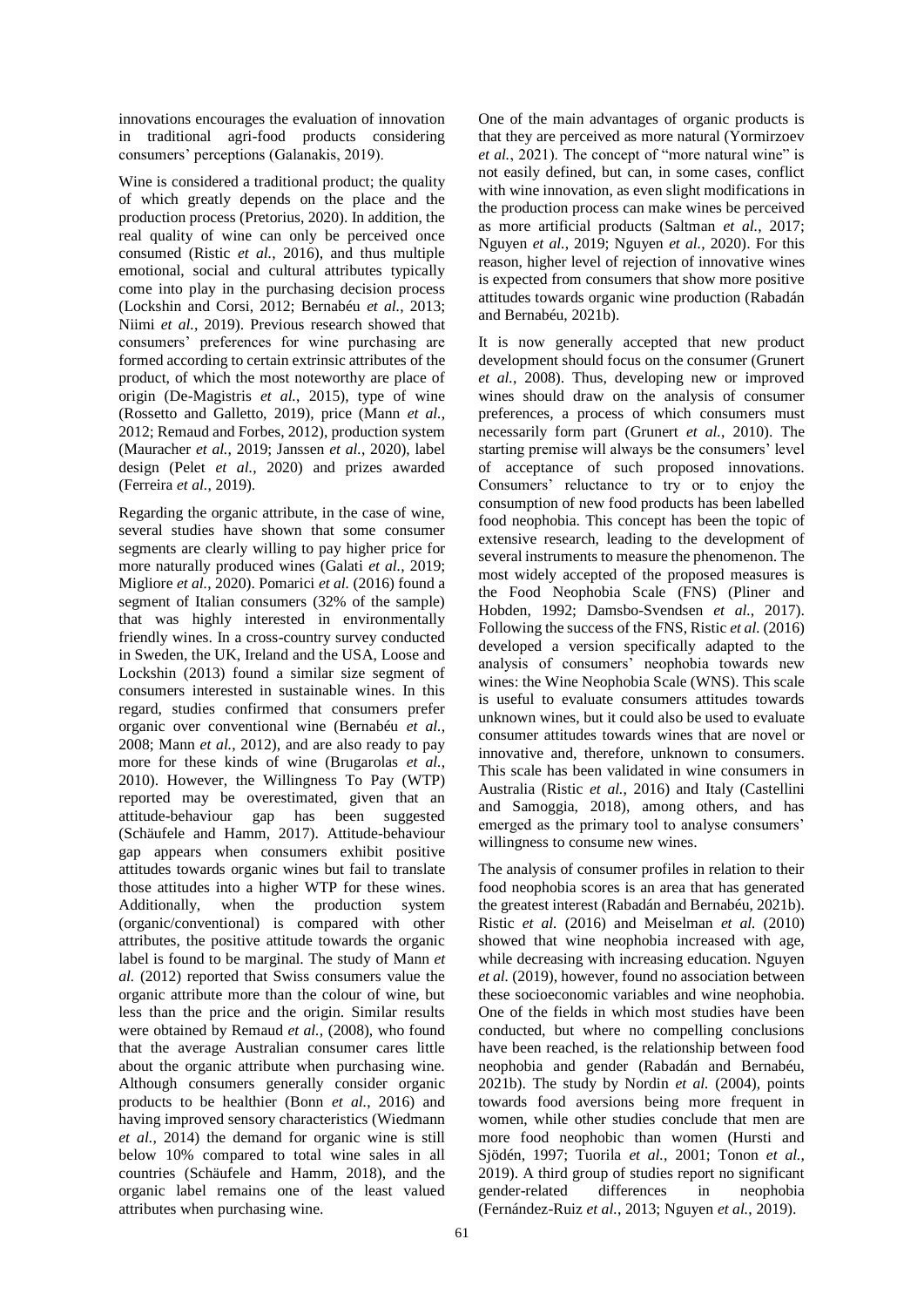Several studies have also assessed the influence of gender in sustainable agriculture practices (Trauger, 2004) as well as in food consumption (Little *et al.*, 2009). In this regard, Morrison *et al.*, (2011) found that women consume 50% less food than men. However, they consume 30% more fruit and vegetables. The positive effect of environmental awareness and health awareness on the purchase of organic foods (Olivas and Bernabeu, 2012; Kesse-Guyot *et al.*, 2013; Irianto, 2015) explains why consumers of organic foods have typically been identified as women (Pearson *et al.*, 2010). Similar results have been reported by studies evaluating the impact of gender on attitudes towards more sustainable wines (Pomarici *et al.*, 2016; Sellers, 2016). Although direct recommendations have been made in the literature for producers to use gender as a crucial variable in the promotion of organic foods (Irianto, 2015), this strategy has not been widely used for the wine industry. In the study of Lockie *et al.* (2002), the authors explain that positive attitudes towards organic foods are not considered due to an increasing preference for convenience. This might explain why such positive attitudes towards organic foods, and also organic wines (Bernabéu *et al.*, 2008; Mann *et al.*, 2012), have not been transformed into real demand for these products (Schäufele and Hamm, 2018).

In this sense, the objective of this study was to advance in the study of the relationships between food neophobia, attitudes towards organic foods and the formation of consumer preferences in men and women. A conjoint analysis of these variables was conducted to determine the possibility of finding an effective segmentation to develop strategic actions aimed at the groups exhibiting greater acceptance of wine innovations and organic wine.

#### **MATERIALS AND METHODS**

The data used for this study were collected through face-to-face interviews with wine consumers conducted in the cities of Madrid, Leganés and Toledo (Spain). A total of 400 consumers were surveyed during September 2019. The maximum sampling error was 5.0%, for a confidence level of 95.5% (k=2), under the principle of maximum indetermination (p=q=50%). Before the fieldwork, a preliminary questionnaire was administered to 30 wine consumers to confirm that the survey questions were easily understandable. The survey was developed by a market research company ensuring that the distribution of age and education in the sample had a similar distribution with that observed in the Spanish population. Table I shows the socioeconomic characteristics of the sample.

**Table I**

| Socioeconomic characteristics of the sample (%) |  |  |  |  |
|-------------------------------------------------|--|--|--|--|
|-------------------------------------------------|--|--|--|--|

| <b>Variables</b>          | $\frac{0}{0}$ |
|---------------------------|---------------|
| Gender                    |               |
| Men                       | 57.3          |
| Women                     | 42.7          |
| Age (in years)            |               |
| $18 - 24$                 | 14.0          |
| $25 - 34$                 | 21.0          |
| $35 - 49$                 | 20.0          |
| no50–64                   | 25.0          |
| >65                       | 20.0          |
| <b>Education level</b>    |               |
| Elementary                | 28.5          |
| Secondary                 | 39.5          |
| University                | 30.5          |
| Postgraduate              | 1.5           |
| Net monthly family income |               |
| <900€                     | 2.5           |
| 900-1,500€                | 15.0          |
| $1,501-2,100 \in$         | 22.7          |
| 2,101–3,000€              | 35.7          |
| $>3,000 \in$              | 24.1          |

Following initial data analysis, it was decided to analyse men's and women's preferences and neophobias related to wine consumption by direct segmentation of the sample and subsequent multivariate statistical analysis using the conjoint analysis (CA) technique (Green and Rao, 1971) and the WNS (Ristic *et al.*, 2016).

The CA technique was used to determine the wine consumers' preference structure in order to identify, explore and quantify their attitudes and thus detect their wine consumption preferences. Using the WNS, the level of aversion to trying new wines was analysed (Ristic *et al.*, 2016; Castellini and Samoggia, 2018) with the aim to identify the consumer segments more reluctant to buy new wines and the segments eager for innovation, which the range of new or innovative wines should target.

For the CA, the attributes and levels were selected drawing on previous articles on wine consumption (Skuras and Vakrou, 2002; Lockshin *et al.*, 2006; Mann *et al.*, 2012; Bernabéu *et al.*, 2013; Bernabéu *et al.*, 2016), consultation with 20 experts from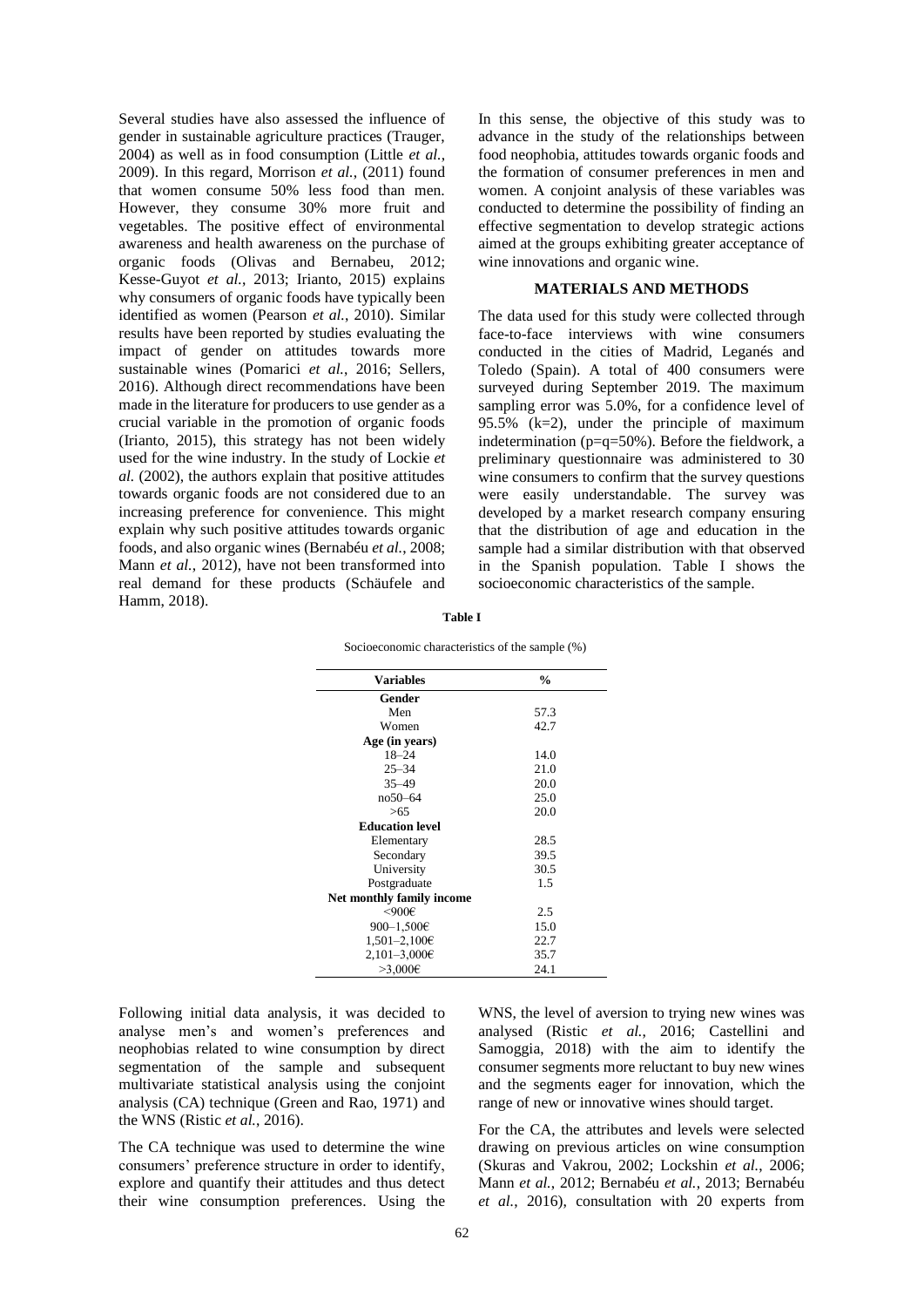several fields (business, politics and research) and through a previous questionnaire. The most representative attributes and levels in the consumer purchasing process of red wine were selected. The selected attributes were price (5, 10, 15  $\epsilon$ /0.75 L bottle), type of red wine (young, oak-aged), origin (Rioja, La Mancha), production system (conventional, organic) and Protected Designation of Origin (PDO) label (yes, no). By including the reported attributes, the goal was to identify the effect of gender on the importance ascribed to wine attributes, and also, to determine the importance of the production system in comparison with those attributes that have traditionally been reported as the most relevant ones when purchasing wine.

Combining these five attributes and their 11 levels, 48 different profiles would have been obtained. This number of profiles is considered too high to be presented to consumers. Therefore, an orthogonal design was used to reduce the number of combinations to only eight (Bretton-Clark, 1986). This lower number of profiles is considered to yield more effective evaluation, preventing routine responses and fatigue (Kirk, 1982;Bernabéu *et al.*, 2018).

Once the hypothetical wines had been created (Table II), a set of cards to present to consumers for assessment was designed. To evaluate the purchasing decisions for the hypothetical wines a scale from one to ten points, with one being the minimum value (the lowest rated wine) and ten the maximum one (the highest rated wine), was used. These scores were then used to determine the influence of each attribute and level on the consumers' preferences when purchasing wine.

For each of the groups of wine consumers (men and women), the regression in Equation 1 was used.

$$
Y_i = \beta_0 + \beta_1 \times PRI + \beta_2 \times TYPE +
$$
  
\n
$$
\beta_3 \times ORIG + \beta_4 \times ORG + \beta_5 \times \text{Eq. 1}
$$
  
\n
$$
CER + \varepsilon
$$

 $\beta i$  = regression coefficients; PRI = price; TYPE = dummy for young wine;  $ORIG =$  dummy for the La Mancha origin;  $ORG =$  dummy for organic wine; CER = dummy variable for the Protected Designation of Origin;  $\varepsilon$  = term of error.

#### **Table II**

Hypothetical wines presented to the consumers

| Wine   | Price $(\epsilon/0.75 \text{ L})$ | Type     | Origin    | <b>Production system</b> | <b>PDO Certification</b> |
|--------|-----------------------------------|----------|-----------|--------------------------|--------------------------|
|        |                                   | Oak-aged | Rioja     | Conventional             | N <sub>0</sub>           |
|        | 10                                | Young    | La Mancha | Conventional             | N <sub>0</sub>           |
| 3      | 10                                | Oak-aged | Rioja     | Organic                  | Yes                      |
| 4      |                                   | Oak-aged | La Mancha | Organic                  | N <sub>0</sub>           |
| 5      | 15                                | Oak-aged | La Mancha | Conventional             | Yes                      |
| 6      |                                   | Young    | Rioja     | Conventional             | Yes                      |
| 7      |                                   | Young    | La Mancha | Organic                  | Yes                      |
|        | 15                                | Young    | Rioja     | Organic                  | No                       |
| $\sim$ |                                   |          |           |                          |                          |

Source: own preparation.

Results were obtained by using the categories module from the SPSS statistical package for Windows (version 23.0), adapted to the decomposition model. The conjoint program permits estimation of the marginal utilities for each attribute, the total utility of each profile and the relative importance of each profile attribute.

To assess wine consumers' neophobia, defined as the fear or irrational aversion to different, new wines, the WNS, based on the FNS (Pliner and Hobden, 1992), and designed by Ristic *et al.* (2016) was used. The WNS comprised eight items to which respondents reply according to their level of agreement/disagreement with the statements, scoring accordingly on a 9-point Likert-type scale, in which 1 (one) is total disagreement and 9 (nine) is total agreement. The use of the WNS to evaluate consumer attitudes towards innovative wines is based on the idea that a consumer open to trying unknown wines may well be keen to try innovative

wines. Conversely, the more traditional the wine consumer is, the more reluctant they will be to try unknown, innovative wines.

The items analysed were: (1) I like going to places serving wines from different countries; (2) I will drink almost any wine; (3) I am afraid to drink wines I have never had before; (4) At social gatherings, I will try a new wine; (5) I like wines from different countries; (6) If I do not know what wine it is, I won't try it; (7) I do not trust new wines; (8) I am constantly trying new and different wines. These statements are considered as either direct or reversed according to the attitudes reported by consumers on the WNS. Items 1, 2, 4, 5 and 8 were identified as reversed to neophobic attitudes in wine consumption, with the scores being inversely transformed in the calculation of the final score on the WNS.

To identify the wine neophobic consumer segments (greater aversion to trying new wines) and the wine neophilic consumer segments (greater willingness to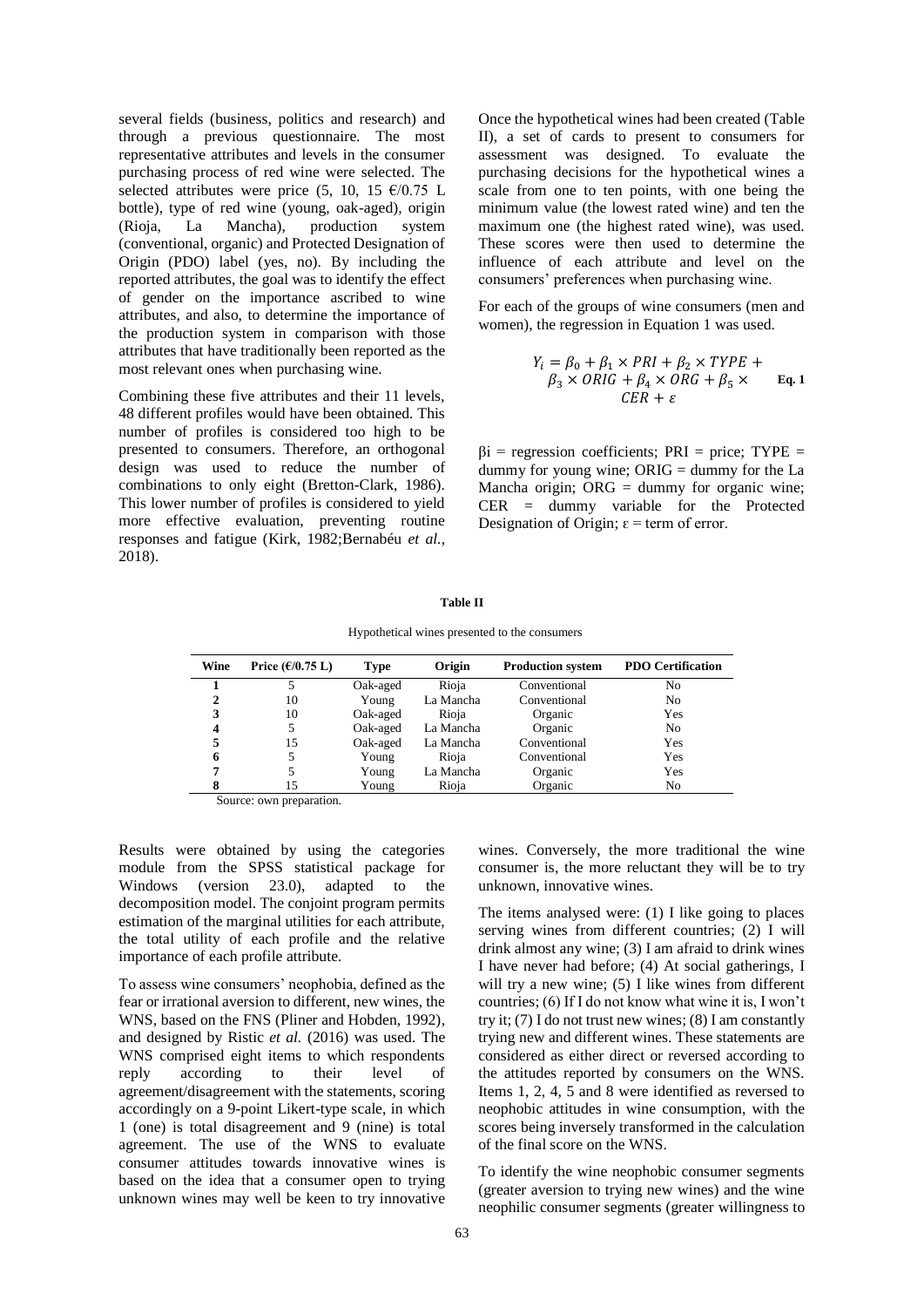try new wines), the mean values in the WNS score were used (Lockshin and Corsi, 2012; Bernabéu *et al.*, 2013; Niimi *et al.*, 2019). Consumers above the mean were considered neophobic and those below were identified as neophilic. In addition, these neophobic and neophilic consumer groups were subdivided into two groups according to gender. The statistical analyses were conducted using the SPSS statistical package. The existence of significant differences for a maximum error or 1%, 5% and 10% have been identified (Ureña *et al*., 2008).

# **RESULTS AND DISCUSSION**

## **Determination of men's and women's wine preferences**

Using the parameters estimated according to the consumers' willingness to purchase wine, the utilities associated with each level of each attribute were calculated (Table III).

### **Table III**

|                           |                                 | <b>Consumers</b>    |                       |
|---------------------------|---------------------------------|---------------------|-----------------------|
| <b>Attribute</b>          | Level                           | Men<br>$(57.3\%)^1$ | Women<br>$(42.7\%)^1$ |
| Price                     | $5 \in (0.75)$ L                | 1.093               | 1.289                 |
|                           | $10 \text{ E}/0.75 \text{ L}^*$ | 0.047               | $-0.143$              |
|                           | $15 \text{ €}/0.75 \text{ L}$   | $-1.140$            | $-1.146$              |
| <b>Type</b>               | Young                           | $-0.257$            | $-0.180$              |
|                           | Oak-aged                        | 0.257               | 0.180                 |
| Origin                    | Rioja                           | 0.163               | 0.163                 |
|                           | La Mancha                       | $-0.163$            | $-0.163$              |
| <b>Production system*</b> | Organic                         | 0.016               | 0.122                 |
|                           | Conventional                    | $-0.016$            | $-0.122$              |
| <b>PDO Certification</b>  | Yes                             | 0.190               | 0.196                 |
|                           | N <sub>0</sub>                  | $-0.190$            | $-0.196$              |

Estimated utility of the attribute levels

1 Size of segment.

\* Indicates significant differences with a maximum error of 10%.

The relative importance (RI) of each attribute was calculated as the proportion of the utility value for each attribute relative to the total utility of all the attributes (Halbrendt *et al.*, 1991), using Equation 2.

$$
RI = \frac{\max U_i - \min U_i}{\sum (\max U_i - \min U_i)} \times 100
$$
 Eq. 2

Thereby, the attributes to which men and women assigned the least and most importance when purchasing wine could be identified (Figure 1).

The results showed that, for both men and women, price was the attribute with the greatest effect on their wine purchasing decisions. They coincide with the findings of the study conducted by Mann *et al.* (2012) on Swiss wine consumers. However, findings revealed differences between the preferences expressed by men and women regarding the other attributes under study. For men, the price was followed in order of importance by type of wine, DOP, origin, and production system, while for women, it was followed by DOP, type of wine, origin, and production system. The PDO was, then, more important for men and women than the organic label when purchasing wine. This could be the result of a clear identification of the PDO with the origin (Sepúlveda *et al.*, 2010), which is one of the main attributes than consumers consider when purchasing wine (Mann *et al.*, 2012; Yang and Paladino, 2015; Schäufele and Hamm, 2018).

As regards the differences between genders, one of the main differences was the greater importance women ascribe to organically produced wines. This result was in line with the findings of various studies reporting that women are more sensitive to the purchase of organic products (Ureña *et al.*, 2008; Olivas and Bernabéu, 2012; Rodríguez-Bermúdez *et al.*, 2020). Previous research has reported that women's more positive evaluation of organic foods could be the result of greater environmental awareness and interest in health (Pearson *et al.*, 2010; Olivas and Bernabeu, 2012; Kesse-Guyot *et al.*, 2013; Irianto, 2015). However, in the specific case of wine, Di Vita *et al.* (2019) showed men are more willing to pay a higher price for organic wines. Hence, it seems that despite women's greater sensitivity towards organically produced wines (Mann *et al.*, 2012), they might be unwilling to pay a higher price for the product.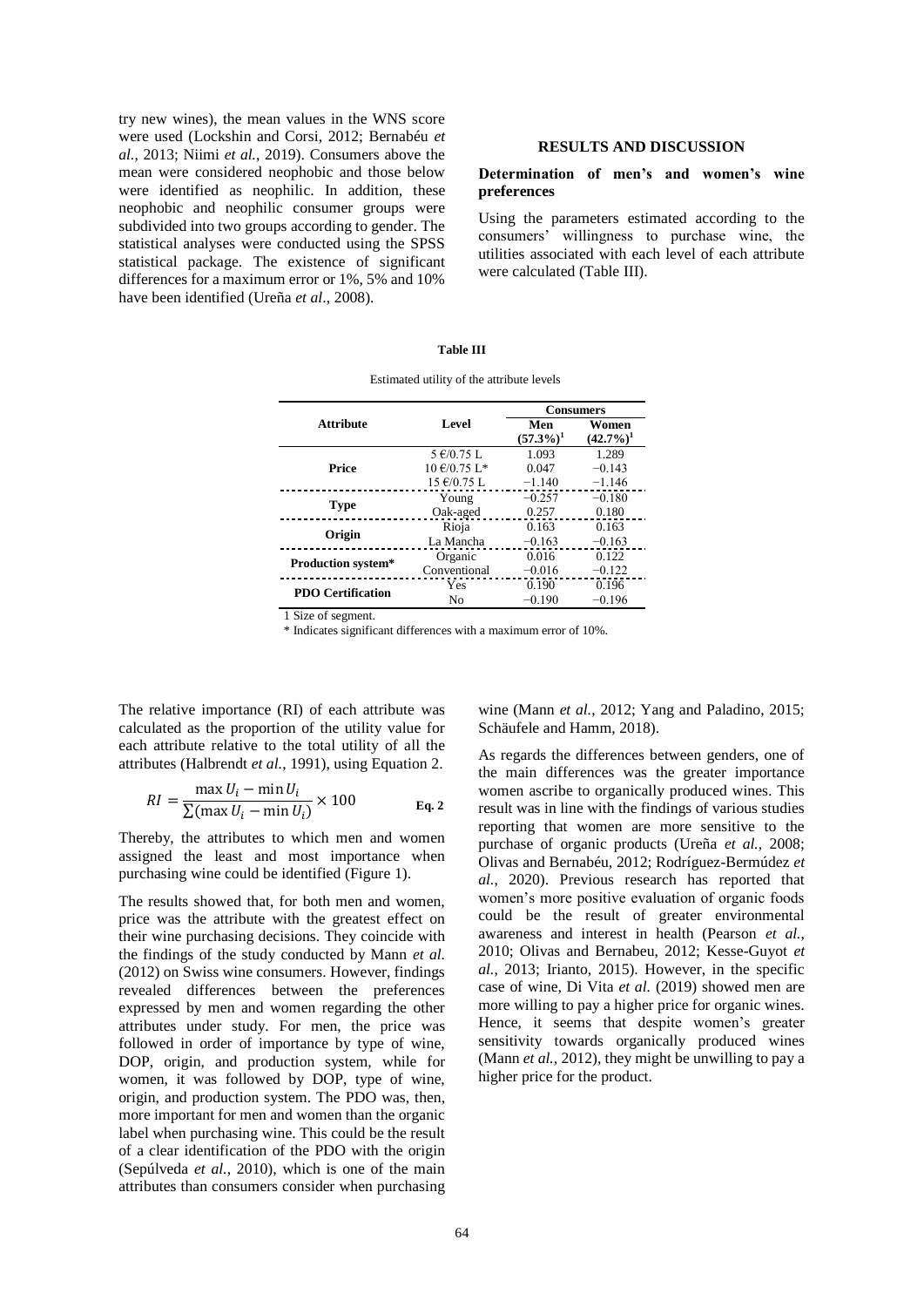They might, however, be prepared to choose organic wine if the price were similar to that of conventionally produced wine. The results suggest that organic wines should be directed towards women as men shows no interest in this label.



**Figure 1.** Relative importance of wine attributes by consumer  $(\%)$ .

The men seemed to show greater interest in the type of wine and production under PDO. A previous study conducted in Portugal showed that men pay greater attention to the bottle back label, which includes less general information, such as grape variety and PDO, while women were more influenced by the front label information, such as region of origin and awards (Ferreira *et al.*, 2019). Findings also corroborate those of studies on wine in New Zealand, Australia, UK and USA, which reported that women attached greater importance to price when purchasing wine (Remaud and Forbes, 2012).

Figure 2 shows the wines presented and the consumers' preferences in this regard. The highest scoring wines were wines 1, 3, 4, 6 and 7, and the lowest scoring wines 2, 5 and 8. The scores awarded by men were generally higher than those of women.

The three highest rated wines were the cheapest. The highest scoring wine was Wine 1, an oak-aged Rioja wine, conventionally produced and without POD, followed by Wine 6, a young Rioja, conventionally produced but with POD, and then Wine 7, a young La Mancha wine, organically produced and with POD. Consumers' ratings for Wines 6 and 7 were very close, with organic production apparently marking the difference.

Significant differences in the assessments made by women compared to those of men were found for Wine 2 (p<0.05), Wine 3 (p<0.10) and Wine 5  $(p<0.10)$ , suggesting that women are less willing to pay a higher price for wine compared to men, and when they do so, they choose an oak-aged wine rather than a young one.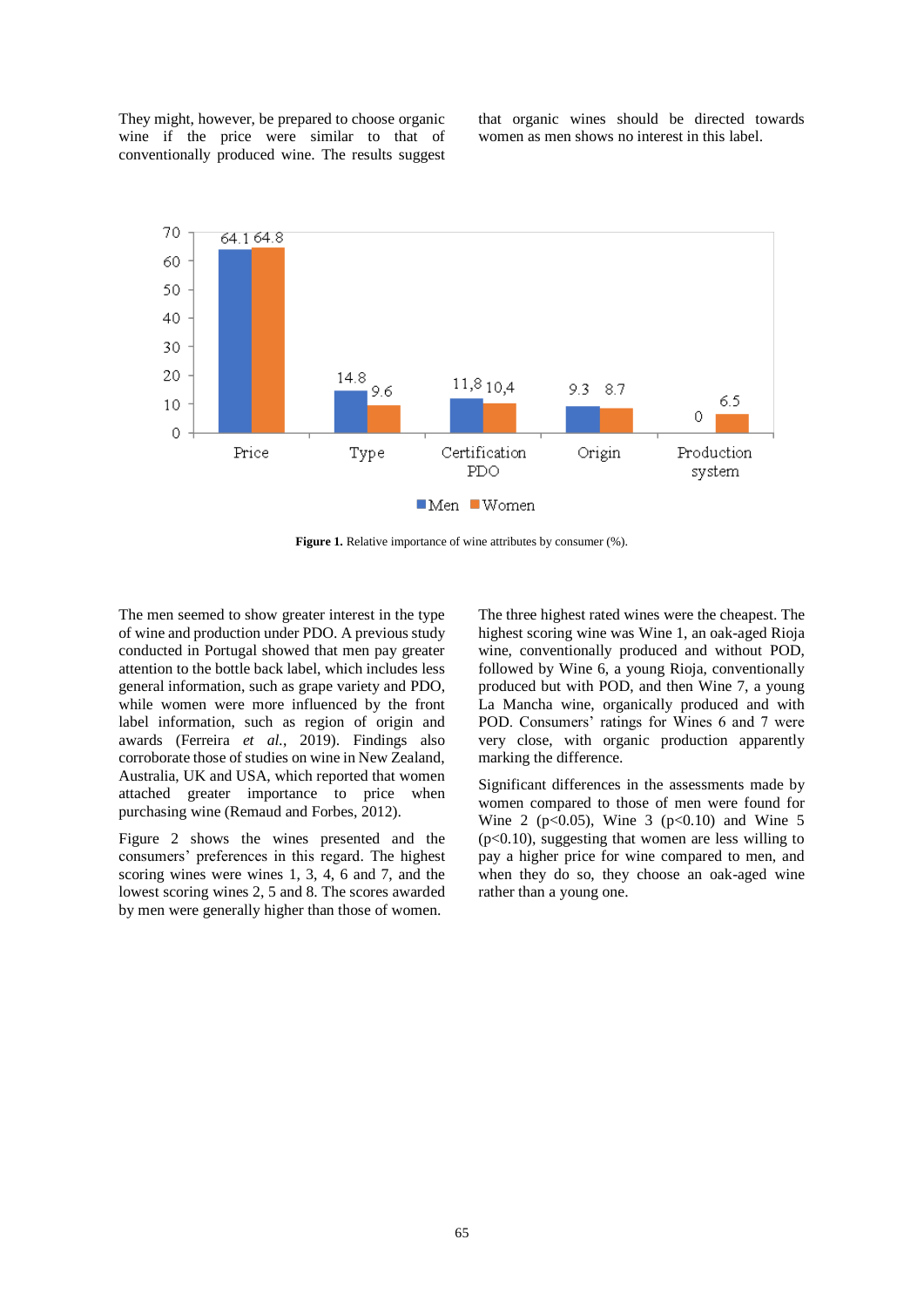

**Figure 2.** Mean scores awarded by the consumers to the hypothetical wines.

# **Determination of wine neophobia in men and women and their socioeconomic characteristics**

Table IV shows the men's and women's scores on the WNS. Firstly, it is worth noting that Spanish wine consumers showed a higher level of wine neophobia compared to those from Australia (Ristic *et al.*, 2016) but a lower level than consumers in Italy (Castellini and Samoggia, 2018). Results showed higher wine neophobia scores in women than in men, arguably because women are less interested in wine, focusing their attention on more traditional and easily recognisable variables (Johnson and Bastian,

2007; Remaud and Forbes, 2012; De-Magistris *et al.*, 2015). However, lower interest in innovative wines in women may also be the result of women's preference for more natural or environmentally friendly products (Irianto, 2015). The concept of novel or innovative wine could conflict with the perception of wine as a traditional or natural product (Rabadán and Bernabéu, 2021a). Considering the general scores obtained in the WNS, innovative wines should preferably be directed towards men as their scores are, on average, two points lower than those obtained among women.

| Table IV |  |
|----------|--|
|----------|--|

Wine Neophobia Scale (WNS) presented to the wine consumers

| <b>Item</b> | <b>Variables</b>                                                     |      | <b>Consumers</b> |  |
|-------------|----------------------------------------------------------------------|------|------------------|--|
|             |                                                                      |      | Women            |  |
|             | I like going to places serving wines from different countries $*(R)$ | 4.5  | 5.0              |  |
| 2           | I will drink almost any wine (R)                                     | 5.4  | 5.4              |  |
| 3           | I am afraid to drink wines I have never had before                   | 2.8  | 2.9              |  |
| 4           | At social gatherings, I will try a new wine (R)                      | 3.4  | 3.8              |  |
| 5           | I like wines from different countries (R)                            | 4.7  | 5.0              |  |
| 6           | If I do not know what wine it is, I won't try it*                    | 2.4  | 2.7              |  |
|             | I do not trust new wines                                             | 2.8  | 2.9              |  |
| 8           | I am constantly trying new and different wines** $(R)$               | 5.6  | 6.1              |  |
|             | Mean WNS score**                                                     | 31.6 | 33.8             |  |

(R) Indicates negatively worded items for which scores were reversed for calculation of the WNS score. \*\* and \* indicate significant differences with a maximum error of 5% and 10%, respectively.

Source: Own preparation, drawing on Ristic *et al.* (2016).

Findings coincide with those reported in the study by Nordin *et al.* (2004), which concluded that women presented higher levels of wine neophobia. However, a posterior work by Nguyen *et al.* (2019), specifically focused on wine neophobia in Chinese, Vietnamese and Australian consumers, reported no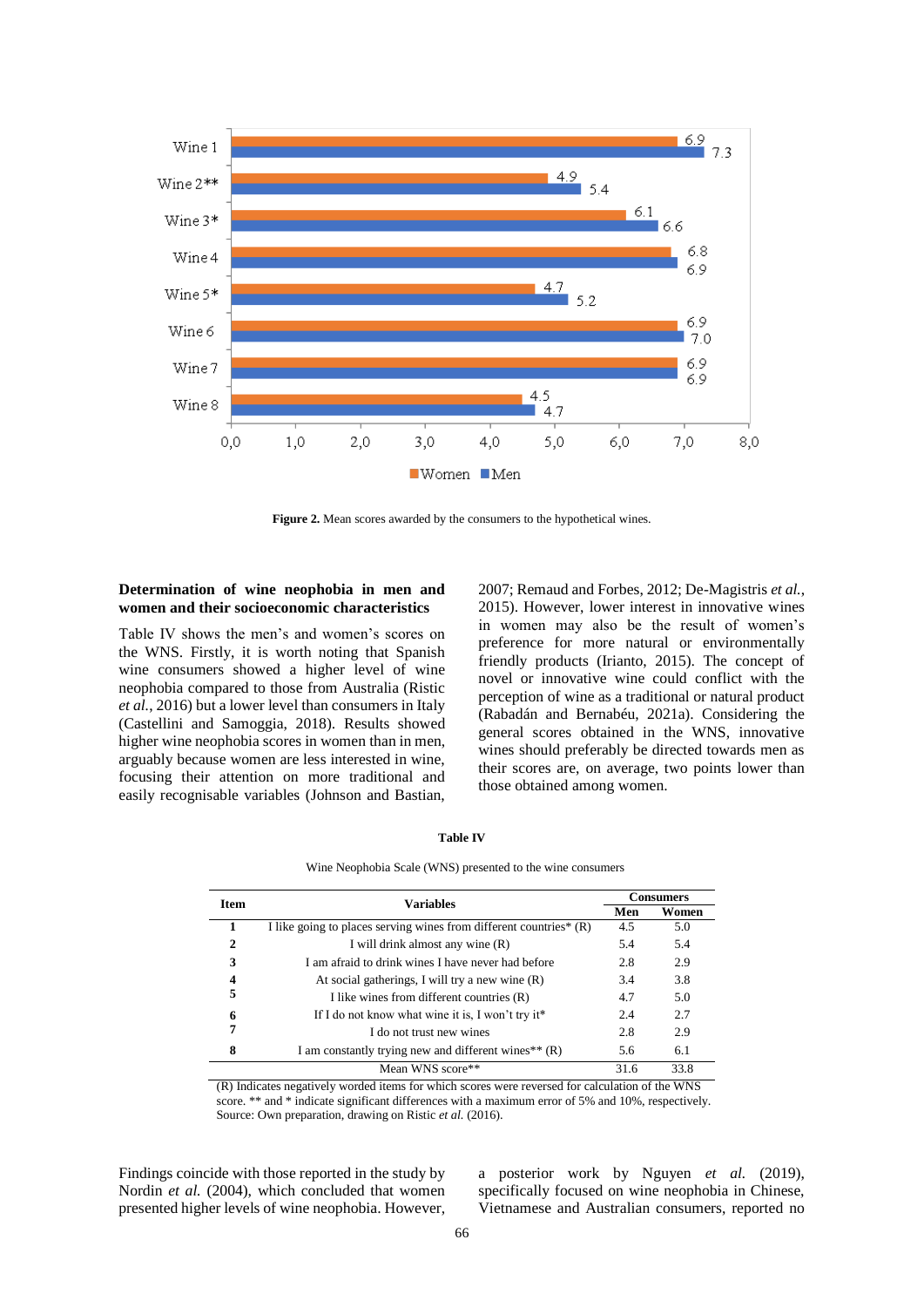significant gender-related differences. The heterogeneity in the origin of the consumers studied may be the reason of the different conclusions obtained in these studies. Thus, further studies are needed to determine whether the impact of gender on wine neophobia is associated with consumers' country of origin.

The results shown in Table 4 suggested that men are more willing than women to go to places where they can consume wine produced in different countries  $(p<0.10)$ , to consume unfamiliar wines  $(p<0.10)$  and to constantly try new and different wines  $(p<0.05)$ . There were significant differences between men and women on the WNS, with their scores being 31.6 and 33.8, respectively, suggesting that women are generally more reluctant to try new wines.

Table V shows the consumer segmentation according to level of wine neophobia and gender. The proposed segmentation seemed of great interest to identify different consumer groups as there were significant differences in frequency of wine consumption and in all the socioeconomic characteristics. The number of men in the neophilic and neo-phobic segments was similar, while in the case of the women, the majorities were included in the neophobic segment. Previous studies conducted in other countries have reported that women were typically more averse to trying new foods (Nordin *et al.*, 2004), although in other works these differences were not statistically significant (Fernández-Ruiz *et al.*, 2013).

The frequency of consumption was higher in men than in women, with differences in frequency according to neophobia level. The consumers with the highest frequency of consumption were neophilic men, and neophobic women were those with a significantly lower level of consumption. This result was expected, as greater exposure to a product usually results in lower neophobia towards that specific product (Rabadán and Bernabéu, 2021a). Exposure to a varied diet also reduces the general level of food neophobia (Rigal *et al.*, 2006). This conclusion may not be consistent across ages as it was reported that Italian neophobic Millennials were those who less frequently consumed wine (Castellini and Samoggia, 2018).

|                              | <b>Neophilic</b> |          | Neophobic |           |
|------------------------------|------------------|----------|-----------|-----------|
| <b>Variables</b>             | Men              | Women    | Men       | Women     |
|                              | $(n=115)$        | $(n=66)$ | $(n=114)$ | $(n=105)$ |
| Frequency***                 |                  |          |           |           |
| Daily                        | 28.7             | 12.1     | 19.3      | 5.7       |
| Weekly                       | 42.6             | 43.9     | 23.7      | 16.2      |
| Monthly                      | 11.3             | 12.1     | 14.9      | 15.2      |
| Occasional                   | 17.4             | 31.8     | 42.1      | 62.9      |
| Age (in years)**             |                  |          |           |           |
| $18-24$                      | 8.7              | 15.2     | 15.8      | 17.1      |
| $25 - 34$                    | 22.2             | 15.2     | 22.8      | 21.0      |
| 35-49                        | 21.7             | 31.8     | 18.4      | 12.4      |
| 50-64                        | 27.0             | 30.3     | 19.3      | 25.7      |
| >6.5                         | 20.0             | 7.6      | 23.7      | 23.8      |
| <b>Education level**</b>     |                  |          |           |           |
| Elementary                   | 29.6             | 16.7     | 33.3      | 29.5      |
| Secondary                    | 35.7             | 40.9     | 39.5      | 42.9      |
| University                   | 30.4             | 40.9     | 27.2      | 27.6      |
| Postgraduate                 | 4.3              | 1.5      | 0.0       | 0.0       |
| Net monthly family income*** |                  |          |           |           |
| <900€                        | 0.0              | 3.2      | 4.1       | 3.3       |
| 900-1,500€                   | 18.5             | 20.6     | 12.2      | 9.8       |
| $1,501 - 2,100 \in$          | 10.2             | 14.3     | 30.6      | 34.8      |
| $2,101 - 3,000 \in$          | 39.8             | 27.0     | 38.8      | 33.7      |
| $>3,000 \in$                 | 31.5             | 34.9     | 14.3      | 18.5      |

**Table V**

Frequency of consumption and socioeconomic characteristics of neophilic and

neophobic wine consumers by gender (%)

\*\*\* and \*\* indicate significant differences with a maximum error of 1% and 5%, respectively.

Another study conducted in Spain by Rodríguez-Donate *et al.* (2017) found that women drank less wine than men, but it also showed that the segment of women wine consumers was highly heterogeneous (Rodríguez-Donate *et al.*, 2019). Thus, the differences in findings between neophobic and neophilic female consumers may clearly be accounted for by the marked heterogeneity of women.

Regarding the other socioeconomic variables, it was observed that neophilic wine consumers generally had higher educational level than their neophobic counterparts, which is especially evident in the case of women. The results for women also revealed more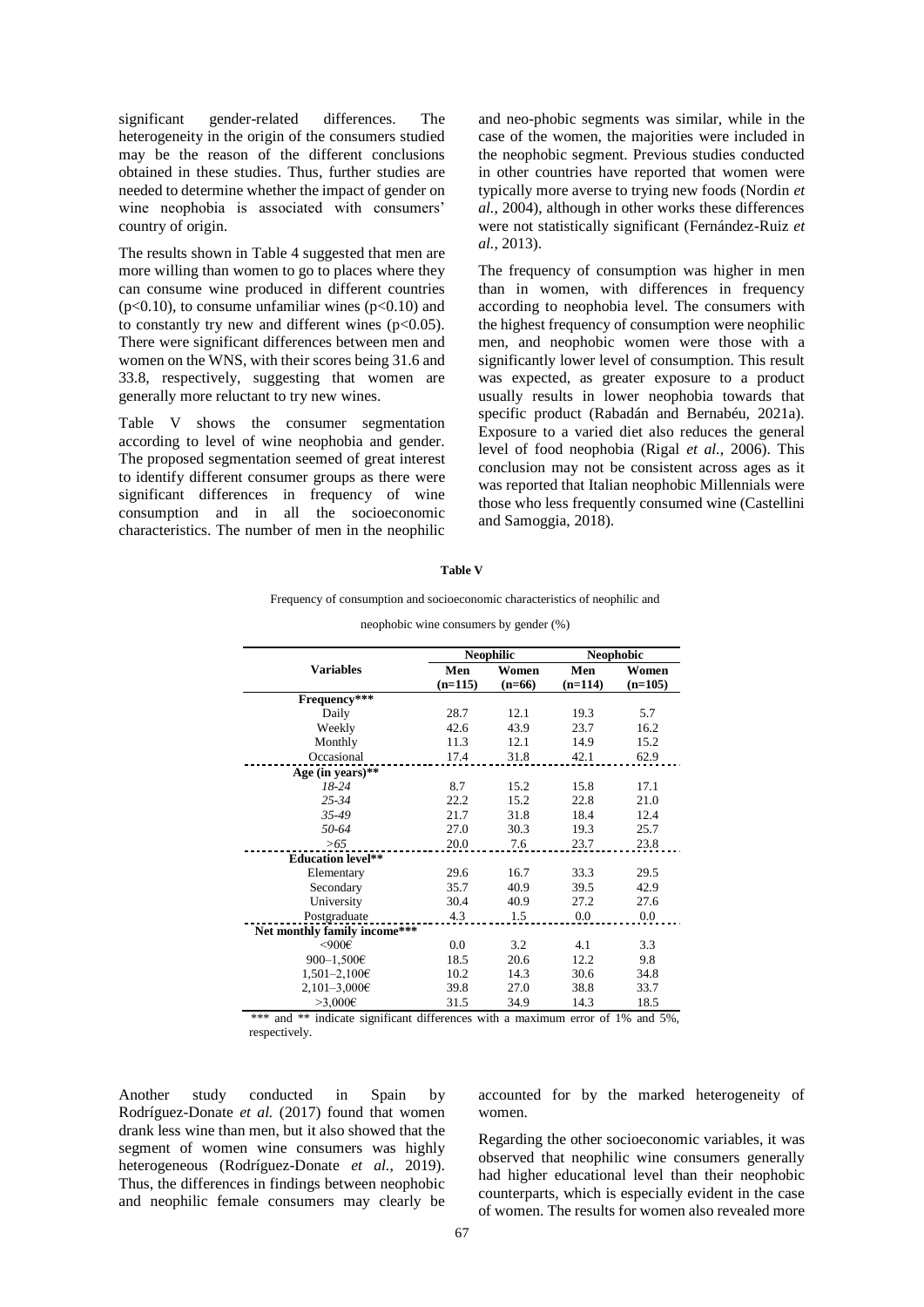clearly that older consumers with a lower level of education are more likely to score higher on wine neophobia (Meiselman *et al.*, 2010; Ristic *et al.*, 2016; Nguyen *et al.*, 2019; Rabadán and Bernabéu, 2021a). As previously reported by Meiselman *et al.* (2010) and Ristic *et al.* (2016), a higher educational level is associated with lower levels of neophobia, with neophilic female consumers being those with the highest levels of education (42.4% have university studies).

Regarding income, the clearest differences were found, regardless of gender, between neophilic and neophobic consumers. In the case of neophilic consumers, the net monthly family income of 31.5% of the men and 34.9% of the women is above 3,000  $\epsilon$ . Neophobic consumers have traditionally been identified as older individuals, with a lower level of education and income (Meiselman *et al.*, 2010; Ristic *et al.*, 2016; Rabadán and Bernabéu, 2021b). In the specific case of wine, the most neophobic consumers also seemed to be less informed about wines, likely due to their lower frequency of consumption, especially in the case of neophobic women.

# **CONCLUSIONS**

This work showed that, regardless of gender, price is the primary attribute considered when consumers buy wine. In order of importance, price was followed, at a considerable distance, by type of wine, PDO, origin and lastly whether it has been organically produced. Given the difference in the evaluation between price and the other attributes, can it can be stated that price determines and limits the purchase of wine.

The production system remains the lowest value attribute for both genders. However, women assigned greater importance than men to the organic label. This result, together with the higher wine neophobia reported for women, suggested that women are more interested in traditional wines and those produced using more natural ingredients and processes. This limits women's acceptance of novel wines, but also opens a window of opportunity for the development of more traditional and natural wines aimed at this segment. The development of this more natural and organic certified wines aimed at women appears to be a business opportunity. For wine consumers in general, the preferred red wine was inexpensive, oak-aged, with a PDO label, from Rioja and organically produced. Nonetheless, differences between men and women were found. The latter were less willing to pay higher price for wine, and if they had to pay such a price, they chose an oak-aged wine rather than a young one, and, if possible, one that has been organically produced.

Men were generally less neophobic than women, although a small segment of non-neophobic female wine consumers were willing to consume new, innovative wines. In addition, men drink wine more frequently than women, especially those who are less neophobic. This work suggests that the segment of neophilic men would be the most interesting segment for the marketing of new wines. With this information in mind, innovative wines should be developed specifically for this segment of non-neophobic men consumers.

In general, wine neophobia was found to increase with age and decrease as educational level and family income increase. Accordingly, when launching new or innovative wines, results suggest that wineries should target men consumers with higher levels of education and purchasing power.

There are two main limitations to this work. First, the surveys were only administered in three locations, while the results have been extrapolated to the country as a whole. However, by including three locations with different profiles, the effect of this restriction on the results is limited. Second, market research always has the weakness that there may be a difference between what consumer respondents say and what they actually do.

A future line of research would be to evaluate consumer attitudes towards specific types of technological and non-technological innovations, and to compare the importance ascribed to these factors with that reported for traditional attributes such as origin or price.

**CONFLICTS OF INTEREST:** The authors declare no conflict of interest.

#### **REFERENCES**

Bernabéu, R., Brugarolas, M., Martínez‐Carrasco, L., Díaz, M., 2008. Wine origin and organic elaboration, differentiating strategies in traditional producing countries. *British Food Journal*, 110(2), 174-188.

Bernabéu, R., Díaz, M., Oliveira, F., 2016. Consumer preferences for red wine in the Spanish market. *Ciência Tec. Vitiv*., 31(2), 88-97.

Bernabéu, R., Prieto, A., Díaz, M., 2013. Preference patterns for wine consumption in Spain depending on the degree of consumer ethnocentrism. *Food Quality and Preference*, 28(1), 77-84.

Bernabéu, R., Rabadán, A., El Orche, N. E., Díaz, M., 2018. Influence of quality labels on the formation of preferences of lamb meat consumers. A Spanish case study. *Meat Science*, 135, 129-133.

Bonn, M. A., Cronin, J. J., Cho, M., 2016. Do environmental sustainable practices of organic wine suppliers affect consumers' behavioral intentions? The moderating role of trust. *Cornell Hospitality Quarterly*, 57(1), 21–37.

Bretton-Clark., 1986. Conjoint designer and conjoint analyzer. In Version 2.0. New York (US): SIMGRAF.

Brugarolas, M., Martinez-Carrasco, L., Bernabeu, R., Martinez-Poveda, A., 2010. A contingent valuation analysis to determine profitability of establishing local organic wine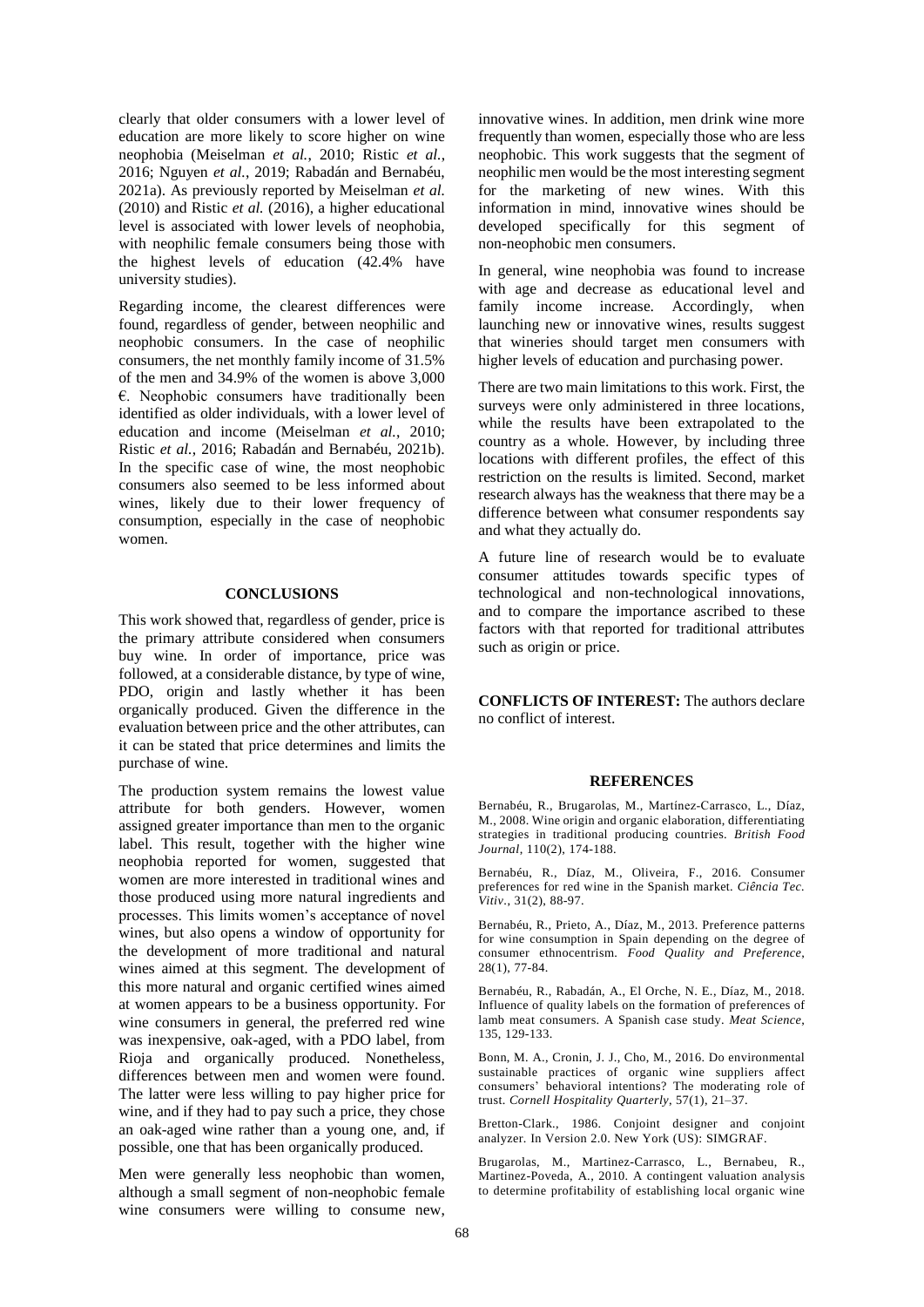markets in Spain. *Renewable Agriculture and Food Systems*,  $25(1)$ ,  $35-44$ .

Castellini, A., Samoggia, A., 2018. Millennial consumers' wine consumption and purchasing habits and attitude towards wine innovation. *Wine Economics and Policy*, 7(2), 128-139.

Cebrián-Tarancón, C., Sánchez-Gómez, R., Cabrita, M. J., García, R., Zalacain, A., Alonso, G. L., Salinas, M. R., 2019. Winemaking with vine-shoots. Modulating the composition of wines by using their own resources. *Food Research International*, 121, 117-126.

Damsbo-Svendsen, M., Frøst, M. B., Olsen, A., 2017. A review of instruments developed to measure food neophobia. *Appetite*, 113, 358-367.

De-Magistris, T., Gracia, A., Albisu, L. M., 2015. Examining Spanish consumers' proclivities towards premium foreign red wines. *New Medit*, 14(1), 34-41.

Di Vita, G., Pappalardo, G., Chinnici, G., La Via, G., D'Amico, M., 2019. Not everything has been still explored: Further thoughts on additional price for the organic wine. *Journal of Cleaner Production*, 231, 520-528.

Fernández-Ruiz, V., Claret, A., Chaya, C., 2013. Testing a Spanish-version of the Food Neophobia Scale. *Food Quality and Preference*, 28(1), 222-225.

Ferreira, C., Lourenço-Gomes, L., Pinto, L. M. C., Silva, A. P., 2019. Is there a gender effect on wine choice in Portugal? – A qualitative approach. *International Journal of Wine Business Research*, 31(4), 618-639.

Galanakis, C. M., 2019. Innovations in traditional foods. Woodhead Publishing.

Galati, A., Schifani, G., Crescimanno, M., Migliore, G., 2019. "Natural wine" consumers and interest in label information: An analysis of willingness to pay in a new Italian wine market segment. *Journal of Cleaner Production*, 227, 405-413.

Green, P. E., Rao, V. R., 1971. Conjoint Measurement- for Quantifying Judgmental Data. *Journal of Marketing Research*, 8(3), 355–363.

Grunert, K. G., Jensen, B. B., Sonne, A. M., Brunsø, K., Byrne, D. V., Clausen, C., … Scholderer, J., 2008. User-oriented innovation in the food sector: relevant streams of research and an agenda for future work. *Trends in Food Science and Technology*, 19(11), 590-602.

Grunert, K. G., Jensen, B. B., Sonne, A. M., Brunsø, K., Scholderer, J., Byrne, D. V., … Lettl, C., 2010. Consumer-oriented innovation in the food and personal care products sectors: understanding consumers and using their insights in the innovation process. In Consumer-driven innovation in food and personal care products. 24 pp. Woodhead Publishing.

Halbrendt, C. K., Wirth, E. F., Vaughn, G. F., 1991. Conjoint analysis of the Mid-Atlantic food-fish market for farm-raised hybrid/striped bass. *Southern Journal of Agricultural Economics*, 23(1), 155-163.

Hursti, U.-K. K., SjÖDÉN, P.-O., 1997. Food and General Neophobia and their Relationship with Self-Reported Food Choice: Familial Resemblance in Swedish Families with Children of Ages 7–17 Years. *Appetite*, 29(1), 89-103.

Irianto, H., 2015. Consumers' attitude and intention towards organic food purchase: An extension of theory of planned behavior in gender perspective. *International journal of management, economics and social sciences*, 4(1), 17-31.

Janssen, M., Schäufele, I., Zander, K., 2020. Target groups for organic wine: The importance of segmentation analysis. *Food Quality and Preference*, 79.

Johnson, T. E., Bastian, S. E. R., 2007. A preliminary study of the relationship between Australian wine consumers' wine expertise and their wine purchasing and consumption behaviour. *Australian Journal of Grape and Wine Research*, 13(3), 186-197.

Kesse-Guyot, E., Péneau, S., Méjean, C., Szabo de Edelenyi, F., Galan, P., Hercberg, S., Lairon, D., 2013. Profiles of organic food consumers in a large sample of French adults: results from the Nutrinet-Santé cohort study. *PLoS One*, 8(10), e76998.

Kirk, J., 1982. Experimental design: Procedures for the behavioural sciences (2nd Ed. ed.). Monterrey: Brooks-Cole Co.

Little, J., Ilbery, B., Watts, D., 2009. Gender, Consumption and the Relocalisation of Food: A Research Agenda. *Sociologia Ruralis*, 49(3), 201-217.

Lockie, S., Lyons, K., Lawrence, G., Mummery, K., 2002. Eating 'Green': Motivations behind organic food consumption in Australia. *Sociologia Ruralis*, 42(1), 23-40.

Lockshin, L., Corsi, A. M., 2012. Consumer behaviour for wine 2.0: A review since 2003 and future directions. *Wine Economics and Policy*, 1(1), 2-23.

Lockshin, L., Jarvis, W., d'Hauteville, F., Perrouty, J.-P., 2006. Using simulations from discrete choice experiments to measure consumer sensitivity to brand, region, price, and awards in wine choice. *Food Quality and Preference*, 17(3), 166-178.

Loose, S. M., Lockshin, L., 2013. Testing the robustness of best worst scaling for cross-national segmentation with different numbers of choice sets. *Food Quality and Preference*, 27(2), 230-242.

Mann, S., Ferjani, A., Reissig, L., 2012. What matters to consumers of organic wine? *British Food Journal*, 114(2), 272-284.

Mauracher, C., Procidano, I., Valentini, M., 2019. How product attributes and consumer characteristics influence the WTP, resulting in a higher price premium for organic wine. *Sustainability*, 11(5), 1498.

Meiselman, H. L., King, S. C., Gillette, M., 2010. The demographics of neophobia in a large commercial US sample. *Food Quality and Preference*, 21(7), 893-897.

Migliore, G., Thrassou, A., Crescimanno, M., Schifani, G., Galati, A., 2020. Factors affecting consumer preferences for "natural wine": An exploratory study in the Italian market. *British Food Journal*, 122(8), 2463-2479.

Morrison, K. T., Nelson, T. A., Ostry, A. S., 2011. Mapping spatial variation in food consumption. *Applied Geography*, 31(4), 1262-1267.

Nguyen, A. N. H., Johnson, T. E., Jeffery, D. W., Capone, D. L., Danner, L., Bastian, S. E. P., 2020. Sensory and Chemical Drivers of Wine Consumers' Preference for a New Shiraz Wine Product Containing Ganoderma lucidum Extract as a Novel Ingredient. *Foods*, 9(2), 224.

Nguyen, A. N. H., Johnson, T. E., Jeffery, D. W., Danner, L., Bastian, S. E. P., 2019. A cross-cultural examination of Australian, Chinese and Vietnamese consumers' attitudes towards a new Australian wine product containing Ganoderma lucidum extract. *Food Research International*, 115, 393-399.

Niimi, J., Danner, L., Bastian, S. E., 2019. Wine leads us by our heart not our head: emotions and the wine consumer. *Current Opinion in Food Scie*nce, 27, 23-28.

Nordin, S., Broman, D. A., Garvill, J., Nyroos, M., 2004. Gender differences in factors affecting rejection of food in healthy young Swedish adults. *Appetite*, 43(3), 295-301.

OECD, 2018. Oslo Manual 2018: Guidelines for Collecting, Reporting and Using Data on Innovation, 4th Edition, The Measurement of Scientific, Technological and Innovation Activities, OECD Publishing, Paris/Eurostat, Luxembourg.